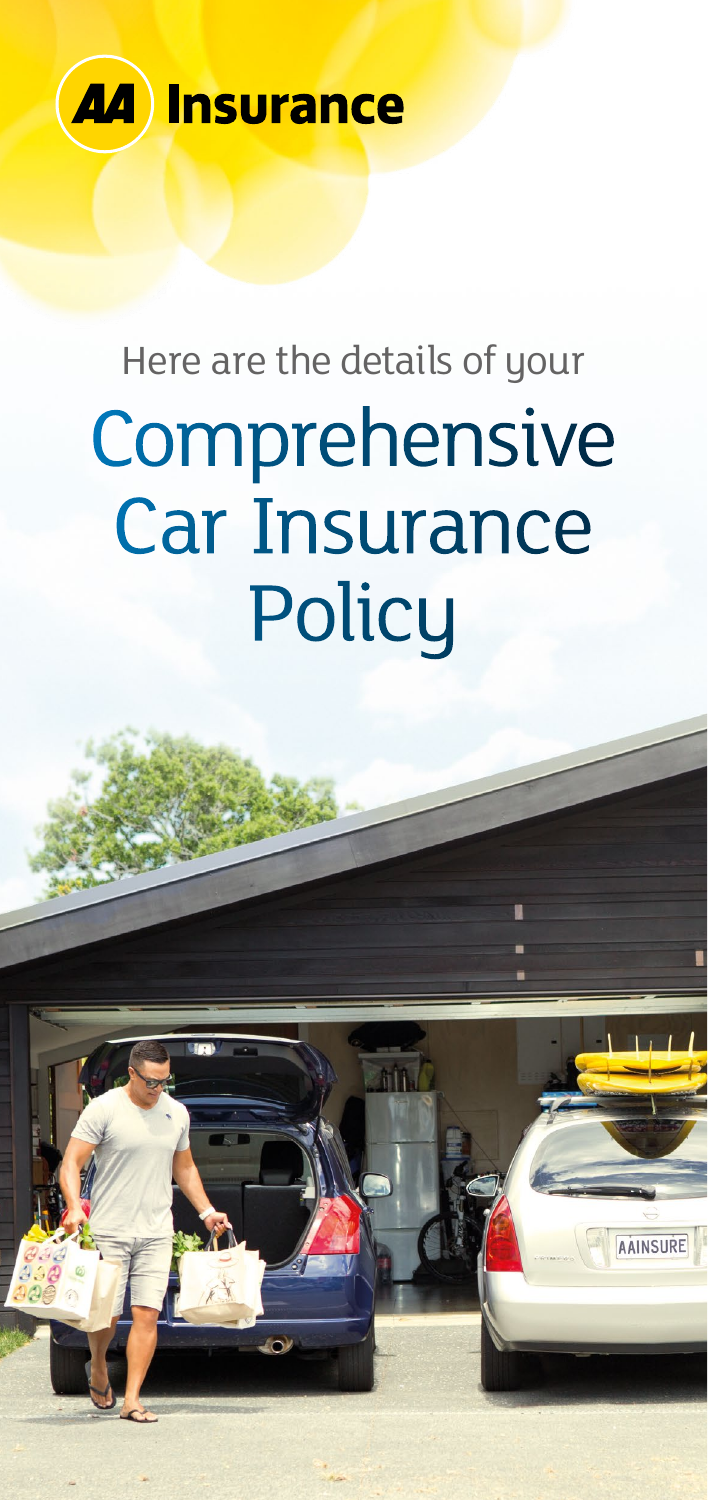# <span id="page-1-0"></span>Welcome to AA Insurance

Thank you for choosing AA Insurance. When you need us, we'll get things sorted for you.

## About your policy

This policy document explains your insurance cover, the benefits you'll receive, your responsibilities and how to make a claim. Please read it carefully and keep it in a safe place.

### How to contact us

We value our customers and aim to deliver the best service possible. If you have any questions about your policy or need more information, please contact us. We're more than happy to help. We also appreciate and encourage your feedback – the good and the bad.

#### **Sales, service and general enquiries**

- **•** Call us on 0800 500 213
- **•** Email us at [customerservice@aainsurance.co.nz](mailto:customerservice%40aainsurance.co.nz?subject=)
- **•** Go to [aainsurance.co.nz](http://aainsurance.co.nz)

#### **To make a claim or enquire about your existing claim**

- **•** Call us on 0800 500 216
- **•** Email us at [myclaim@aainsurance.co.nz](mailto:myclaim%40aainsurance.co.nz?subject=)
- **•** Go to [aainsurance.co.nz](http://aainsurance.co.nz)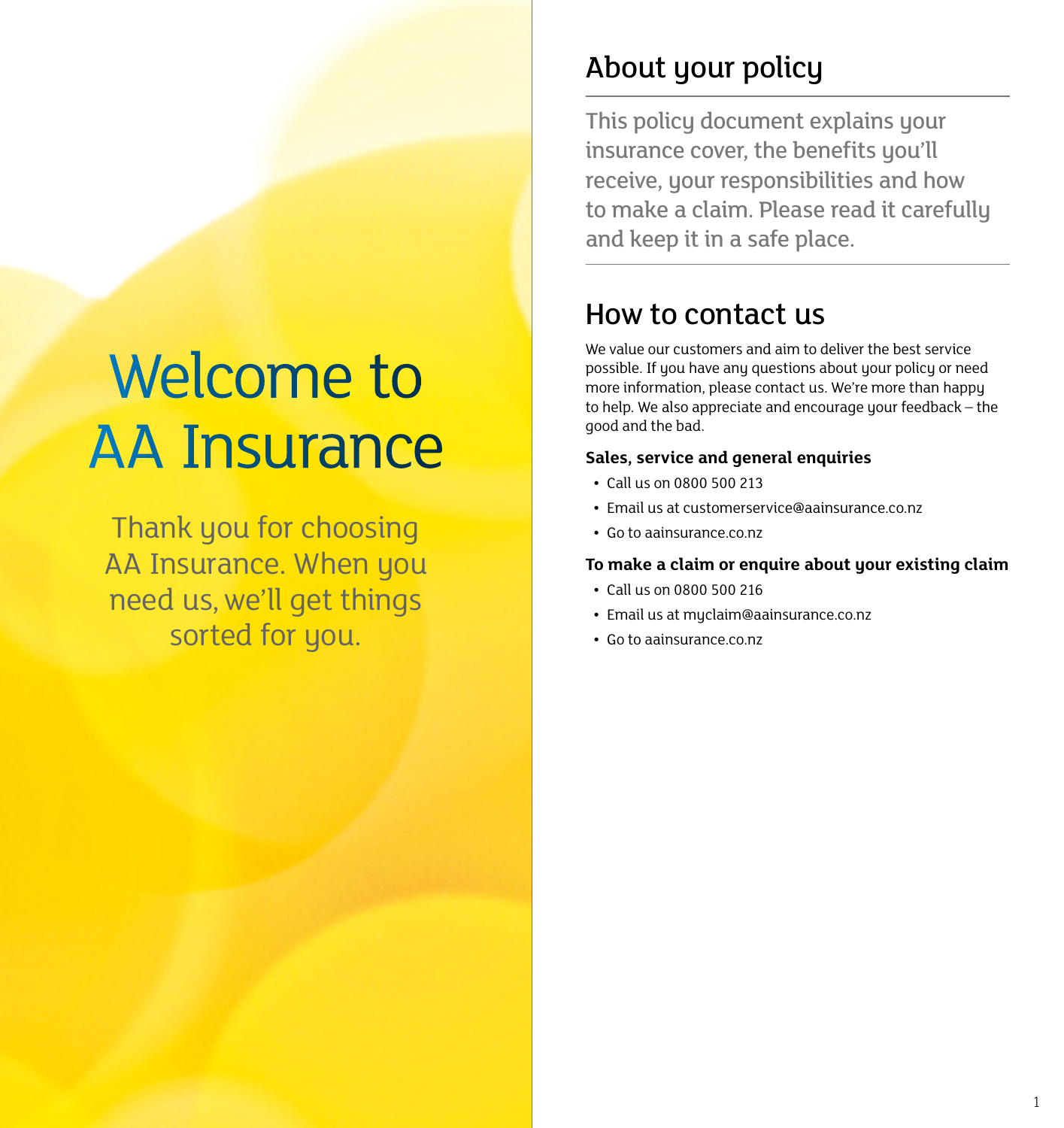## **Contents**

| About your policy                                                                                                            | 1  |
|------------------------------------------------------------------------------------------------------------------------------|----|
| How to contact us                                                                                                            | 1  |
| Contents                                                                                                                     | 2  |
| <b>Introduction</b>                                                                                                          | 4  |
| If you change your mind<br>Words with specific meaning in this policy<br>Headings<br>Goods and services tax<br>Governing law |    |
| What you are covered for                                                                                                     | 5  |
| Cover for loss to your vehicle                                                                                               |    |
| Your vehicle includes                                                                                                        |    |
| Your vehicle excludes                                                                                                        |    |
| Cover for private or business use                                                                                            |    |
| • Private use                                                                                                                |    |
| <b>Business use</b><br>٠                                                                                                     |    |
| Cover for your legal liability                                                                                               |    |
| Limits on what we will pay                                                                                                   | 7  |
| <b>Conditions of making a claim</b>                                                                                          | Զ  |
| What you must do                                                                                                             |    |
| Your excess                                                                                                                  |    |
| Reimbursing your excess                                                                                                      |    |
| How we will settle your claim                                                                                                | 10 |
| Repairing your vehicle                                                                                                       |    |
| Lifetime Repair Guarantee<br>$\bullet$                                                                                       |    |
| • Repairing your vehicle to a better condition                                                                               |    |
| • Repairing or replacing parts                                                                                               |    |
| Paying the cost to repair                                                                                                    |    |
| Classifying your vehicle as a total loss                                                                                     |    |
| Having interested parties                                                                                                    |    |

| <b>Standard benefits</b>                                   | 12 |
|------------------------------------------------------------|----|
| Cover for emergency costs                                  |    |
| Cover for keys and locks                                   |    |
| Cover for a replacement vehicle                            |    |
| Cover for a new vehicle                                    |    |
| Cover if you purchase an additional vehicle                |    |
| Cover for your trailer                                     |    |
| <b>Optional benefits</b>                                   | 14 |
| <b>Excess-Free Glass Cover</b>                             |    |
| <b>Rental Cover</b>                                        |    |
| What we don't cover                                        | 15 |
| <b>Policy conditions</b>                                   | 19 |
| You must not transfer your legal rights                    |    |
| You must give full and accurate statements                 |    |
| You must tell us if there are any changes in circumstances |    |
| You must maintain and secure your vehicle                  |    |
| You must take reasonable care                              |    |
| You are jointly insured                                    |    |
| If you breach policy terms and conditions                  | 20 |
| How we administer your policy                              | 21 |
| If we send notices                                         |    |
| If you pay your premium by instalment                      |    |
| Cancellation                                               | 21 |
| Cancellation by you                                        |    |
| Cancellation by us                                         |    |
| <b>Definitions</b>                                         | 22 |
| Let's get it sorted                                        | 24 |
|                                                            |    |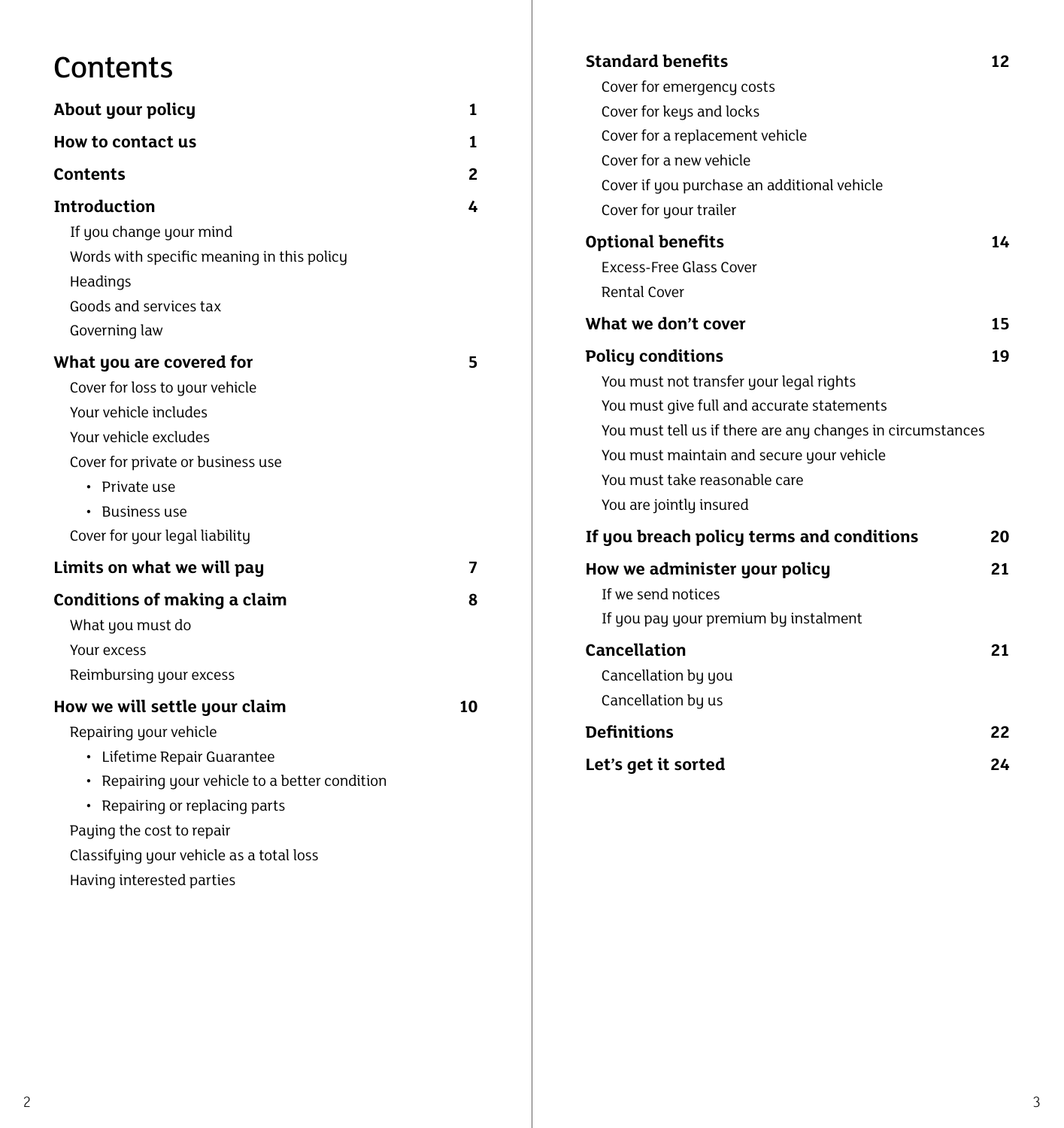# <span id="page-3-0"></span>Introduction

We agree to cover you as set out in this policy document provided you have paid the premium due.

Your insurance contract consists of all of the following:

- this policu document
- the most recent **policy schedule** we have sent you
- the information you provided to us in your application or declaration
- any information you provide to us regarding any change in circumstances

whether you have received or provided this information verbally, or have completed, accessed, or received versions of these documents electronically or in printed form.

It is important you read your policy document and **policy**  schedule carefully. If you have any questions or need more information, please contact us.

#### **If you change your mind**

We provide you with a 21 day cooling-off period. You can cancel your policy within 21 days from the day cover began provided you have not made a claim. We will then refund in full any premium you have paid.

#### **Words with specific meaning in this policy**

The words 'we', 'us' or 'our' mean AA Insurance Limited. The words 'you' or 'your' mean the person or persons listed as 'Who's insured' on the **policy schedule**. The words 'your vehicle' mean the vehicle that is described on the **policy schedule**. In addition there are other words in bold that have a specific meaning and are explained in the 'Definitions' section at the end of this policy document.

#### **Headings**

Where headings are used in this policy, the headings or references are purely descriptive in nature and are not to be used for interpretative purposes.

#### **Goods and services tax**

All amounts referred to in your policy are inclusive of Goods and Services Tax (GST).

#### **Governing law**

This policy is governed by New Zealand law, and the New Zealand courts have exclusive jurisdiction over any legal proceedings about it.

### What you are covered for

#### **Cover for loss to your vehicle**

We will insure you for sudden and accidental physical:

- loss of, or
- damage to

your vehicle that happens anywhere in New Zealand during the **period of insurance**.

#### **Your vehicle includes**

Your vehicle incudes all of the following:

- the standard manufacturer's equipment and options
- any **accessories**
- any **modifications** that have been fitted to your vehicle that we have agreed to cover.

#### **Your vehicle excludes**

Your vehicle excludes all of the following:

- **modifications** we have not agreed to cover
- personal effects and household contents (such as CDs, clothes, sporting or recreational equipment, eyewear or cell phones) in your vehicle, caravan or trailer
- goods or items in your vehicle that are used or carried for a business, profession or occupation.

#### **Cover for private or business use**

#### **Private use**

If the **policy schedule** shows private use then your vehicle is covered for when used for private or domestic purposes. There is no cover when your vehicle is being used in connection with a business, profession, or occupation.

#### **Business use**

If the **policy schedule** shows business use then your vehicle is covered when used in connection with a business, profession, or occupation in addition to being covered for private or domestic purposes. However, there is no cover while your vehicle is being used for either of the following:

- the carrying, hauling or towing of stock, merchandise or hazardous chemicals in connection with any trade or business or
- hire, or to carry fare paying passengers.

You must tell us if you change the use of your vehicle or your business, profession or occupation changes.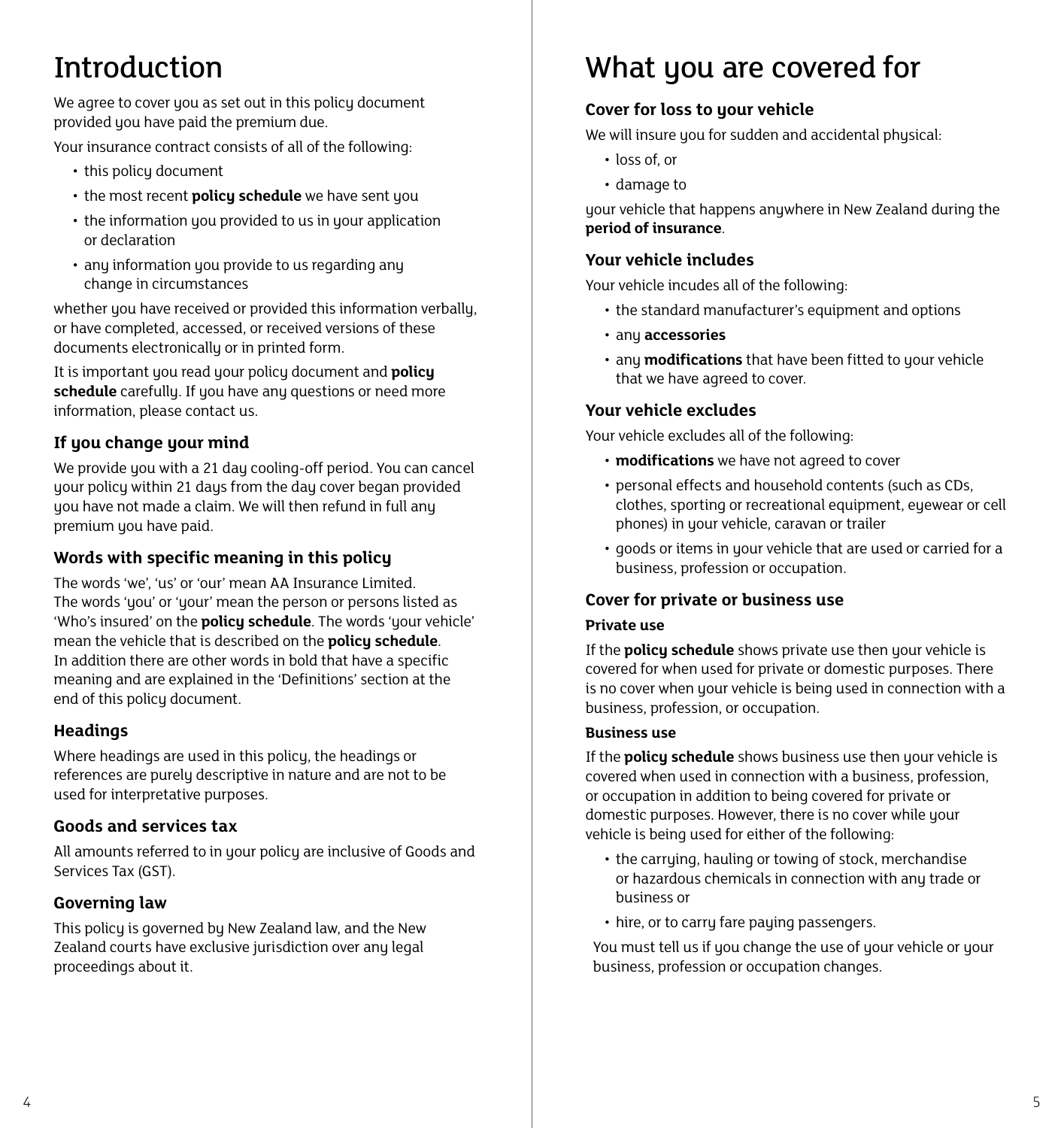#### <span id="page-4-0"></span>**Cover for your legal liability**

We will pay for your legal liability for damage to physical property arising from accidents caused by your vehicle. We will also cover legal liability for damage to property arising from an accident where:

- another person is driving your vehicle with your consent and is not otherwise excluded from the policy cover
- your vehicle is being driven with your permission for your emplouer's business
- the damage was caused by any trailer or caravan while attached to your vehicle provided it is not insured under any other policy
- the damage was caused by items falling from your vehicle. or any trailer or caravan while attached to your vehicle
- you are driving an uninsured motor vehicle, provided it does not belong to you and is not hired to you under a hire purchase or lease arrangement and is not being used for business purposes; no cover applies for the loss of or damage to the vehicle being driven.

We will pay up to \$20million for any one **event**. This includes related legal costs and expenses incurred with our consent.

If you have cover for your legal liability under any other insurance policy with us, you can only claim this benefit under one policy.

#### **What we don't cover under legal liability**

We don't cover legal liability:

- for any exemplary or punitive damages
- for defence of criminal or traffic charges against you, your employer, or any person using your vehicle
- for any loss or damage to property belonging to you, or in your care, custody or control, unless that property:
	- − belongs to the passengers in your vehicle, or
	- − is an inoperative vehicle that you are towing (but not for financial gain).

We also don't cover the exclusions found under 'What we don't cover' [on page 15.](#page-8-0)

### Limits on what we will pay

The most we will pay for any one **event** is the total of:

- the **Agreed Value** of your vehicle
- \$20million for legal liability
- the maximum you are entitled to under the following standard benefits:
	- − 'Cover for your trailer' [on page 13](#page-7-0)
	- − 'Cover for emergency costs' [on page 12](#page-7-0)
	- − the maximum you are entitled to under the optional benefit 'Rental Cover' [on page 14](#page-8-0), if you have chosen this benefit.

We will reduce the amount we pay by the total applicable excess and any other deductions set out in this policy.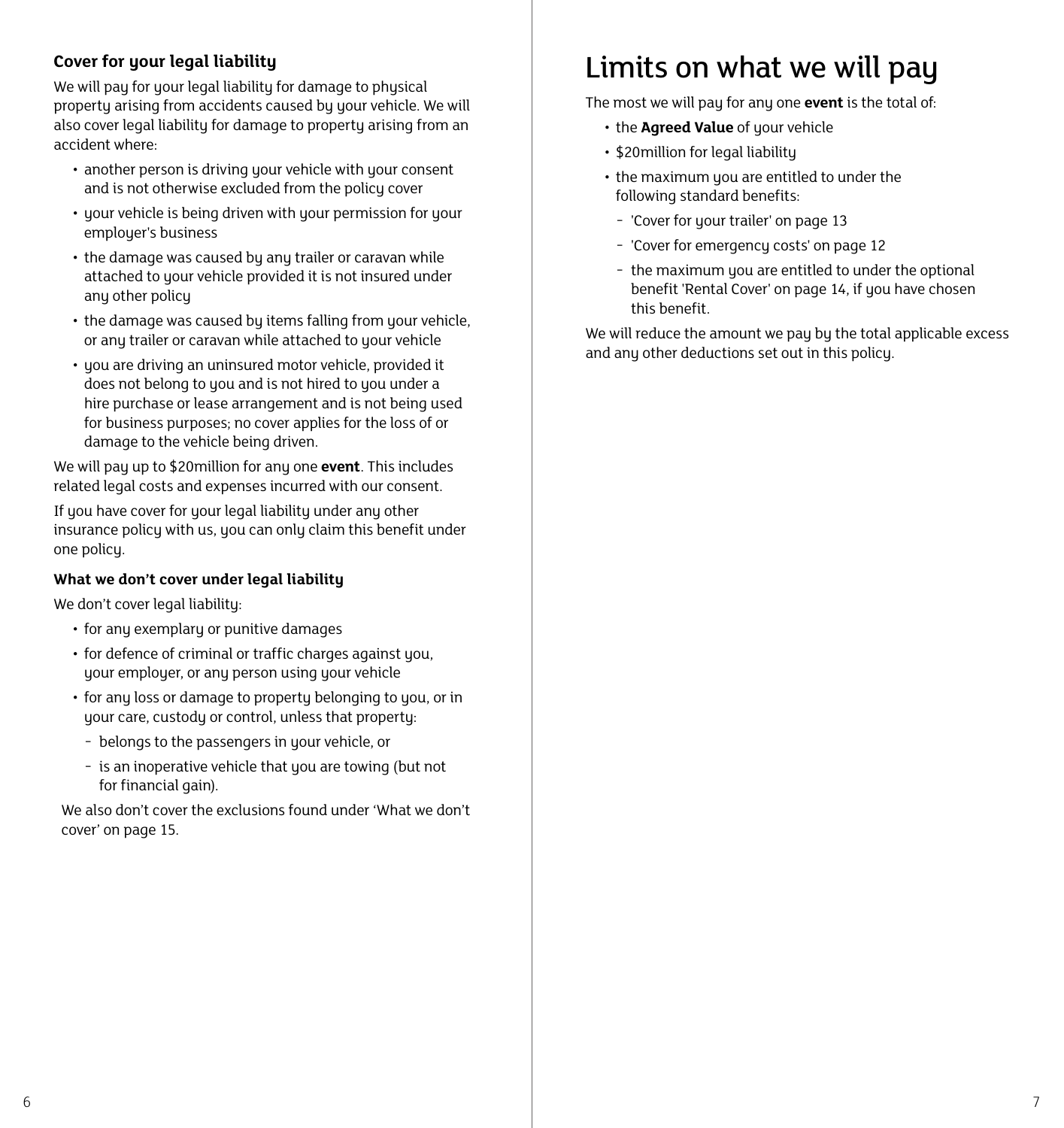### <span id="page-5-0"></span>Conditions of making a claim

### You can make a claim by calling us at any time on **0800 500 216**.

It is a condition of your policy that you must co-operate with us and give us any information or help we ask for in relation to your claim.

#### **What you must do**

Immediately after an **event** occurs, you or any driver of your vehicle must:

- take all reasonable steps to prevent further loss or damage
- inform the police in the case of theft, burglary or vandalism, or any attempt at these
- not admit liability
- not, without our consent, incur any expense or negotiate, pay, settle, or make any agreement in relation to any claim.

As soon as possible you or any driver must also:

- inform us of the **event** and give the full details and circumstances of what has happened, including details of everyone involved
- obtain our permission before you incur any expense, other than the reasonable cost of urgent work to prevent further loss or damage
- send us all relevant communications which you receive as soon as possible
- keep damaged property for our inspection
- make your vehicle available for inspection and assessment before any repairs are carried out
- provide proof of ownership, information and other evidence that we mau require
- allow us at our expense and in your name to take any action necessary against any other party and to take over and conduct the defence and settlement of any claim against you
- provide all reasonable assistance and co-operate with us and our assessors, investigators, lawyers or anyone else we appoint to assist in the making of your claim, its settlement and any defence of a potential claim against you or any action against anyone else.

If you do not comply with any of these conditions we can:

- decline your claim
- recover from you any money we have paid.

#### **Your excess**

An excess is the amount you have to pay for each individual **event** when you make a claim.

The total excess is determined by the circumstances of your claim; you might have to pay more than one type of excess when you claim. The amount and types of excesses are shown on the **policy schedule**.

If you claim under more than one policy with us for loss or damage caused by a single **event** at the same location you will only have to pay one excess. This will be the highest total applicable excess.

#### **Reimbursing your excess**

We will reimburse the excess for an **event** if all of the following criteria are met:

- you give us the correct name and contact details of the other driver
- you give us the correct registration number of the other vehicle
- the person responsible confirms their involvement in the **event**
- we agree the driver of your vehicle was not at fault.

If your vehicle is stolen, and you have the details of the offender you must have made a complaint against the offender to the police, which has resulted in the offender being charged, before we can reimburse your excess. If you withdraw your complaint against the offender you must repay the excess.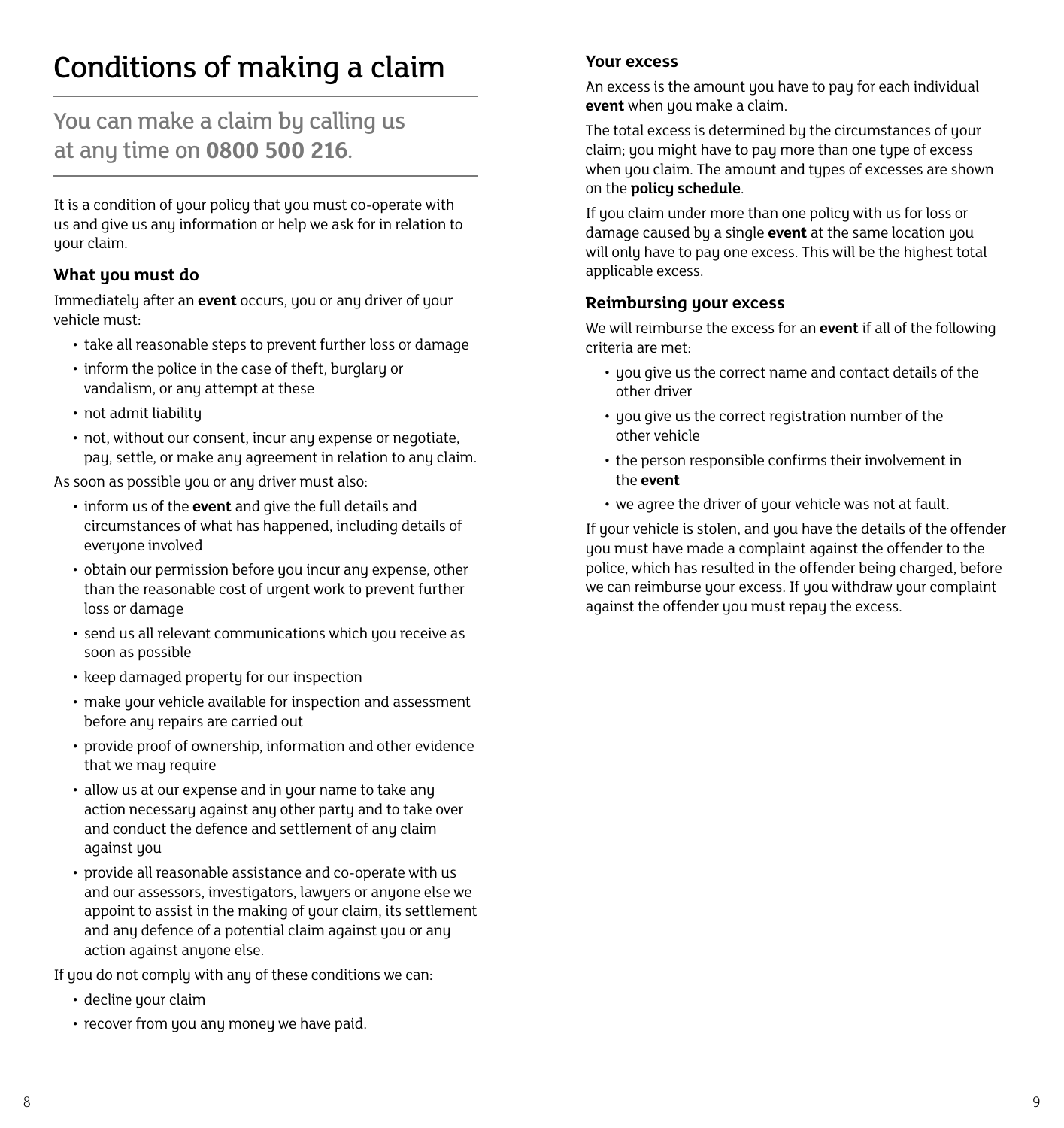### <span id="page-6-0"></span>How we will settle your claim

We will choose to settle your claim by repairing your vehicle, paying the costs to repair your vehicle or by classifying your vehicle as a total loss.

#### **Repairing your vehicle**

We can choose to repair your vehicle if it has been damaged, and in our opinion:

- it can be repaired safely, and
- it is more cost-effective to repair your vehicle than to pay the **Agreed Value**.

If we arrange to have your vehicle repaired, we will ensure your vehicle is repaired to a standard comparable to the condition of your vehicle immediately before the **event**.

We will choose repairers from our group of **AA Insurance repairers**.

#### **Lifetime Repair Guarantee**

When your vehicle is repaired by one of our **AA Insurance repairers**, we guarantee the quality of workmanship, parts and materials used to complete the repairs for your claim. The guarantee will remain in place while your vehicle is registered for road use in New Zealand.

#### **Repairing your vehicle to a better condition**

If the repairs will put your vehicle in a better condition than it was immediately before the **event**, we will discuss this with you before any repairs begin. If we agree to complete repairs that are unrelated to your claim, you will be required to contribute the additional costs.

#### **Repairing or replacing parts**

We will decide whether damaged parts on your vehicle are repaired or replaced.

If we choose to replace any parts, we will use original manufacturer branded parts, except for windscreens and window glass. When available, windscreens and window glass will be replaced with compatible aftermarket glass that meets all Australasian safetu standards. The parts we use may be new, recycled or reconditioned. If we have replaced any parts then the damaged parts become our property.

#### **Paying the cost to repair**

If we choose to pay you the cost to repair your vehicle to a standard comparable to the condition of your vehicle immediately before the **event** we will pay the lesser of:

• the reasonable cost of the repairs as estimated by our assessor

• the amount we would have paid if we had arranged the repair ourselves less the total applicable excess.

We will not be responsible for the quality of the workmanship provided by the repairer or provide any guarantee relating to the repair.

For any part not available in New Zealand the most we will pay is the lesser of:

- the manufacturer's last known list price in New Zealand
- the price of the part's closest New Zealand equivalent
- the cost of having a new part made in New Zealand.

We will not pay for the cost of freighting parts from overseas.

#### **Classifying your vehicle as a total loss**

We will classify your vehicle as a total loss if any of the following apply:

- in our opinion, it is not safe to repair the damage to your vehicle
- in our opinion, the cost of repairing your vehicle is more than the **Agreed Value** or it is uneconomic to repair
- your vehicle has been stolen and has not been found within 10 days from the date you reported the theft to us or to the police.

When we settle a claim for a total loss:

- we will either pay the **Agreed Value** of your vehicle less your total applicable excess and any **on-road costs** that are not fully paid or up to date or replace your vehicle if you meet the criteria for 'Cover for a new vehicle' [on page 13](#page-7-0) and we select that option
- we are entitled to any refund of **on-road costs**
- your vehicle, including all **modifications** and **accessories** becomes our property, this includes if it is recovered after it has been stolen
- the total premium for the entire **period of insurance** must be paid in full before the claim is settled
- your policy ends on the date of the **event** and you are not entitled to any refund of premium.

#### **Having interested parties**

If you have a party who has a financial interest in property covered by this policy, such as a bank or finance company, we may partially or fully settle a claim by making payment to them. This payment will either go towards meeting or completely fulfilling our obligations under this policy. However, this interested party is not covered by this policy and does not have any right to make a claim under this policy. By noting an interested party on the **policy schedule**, you are authorising us to disclose your personal information to the interested party.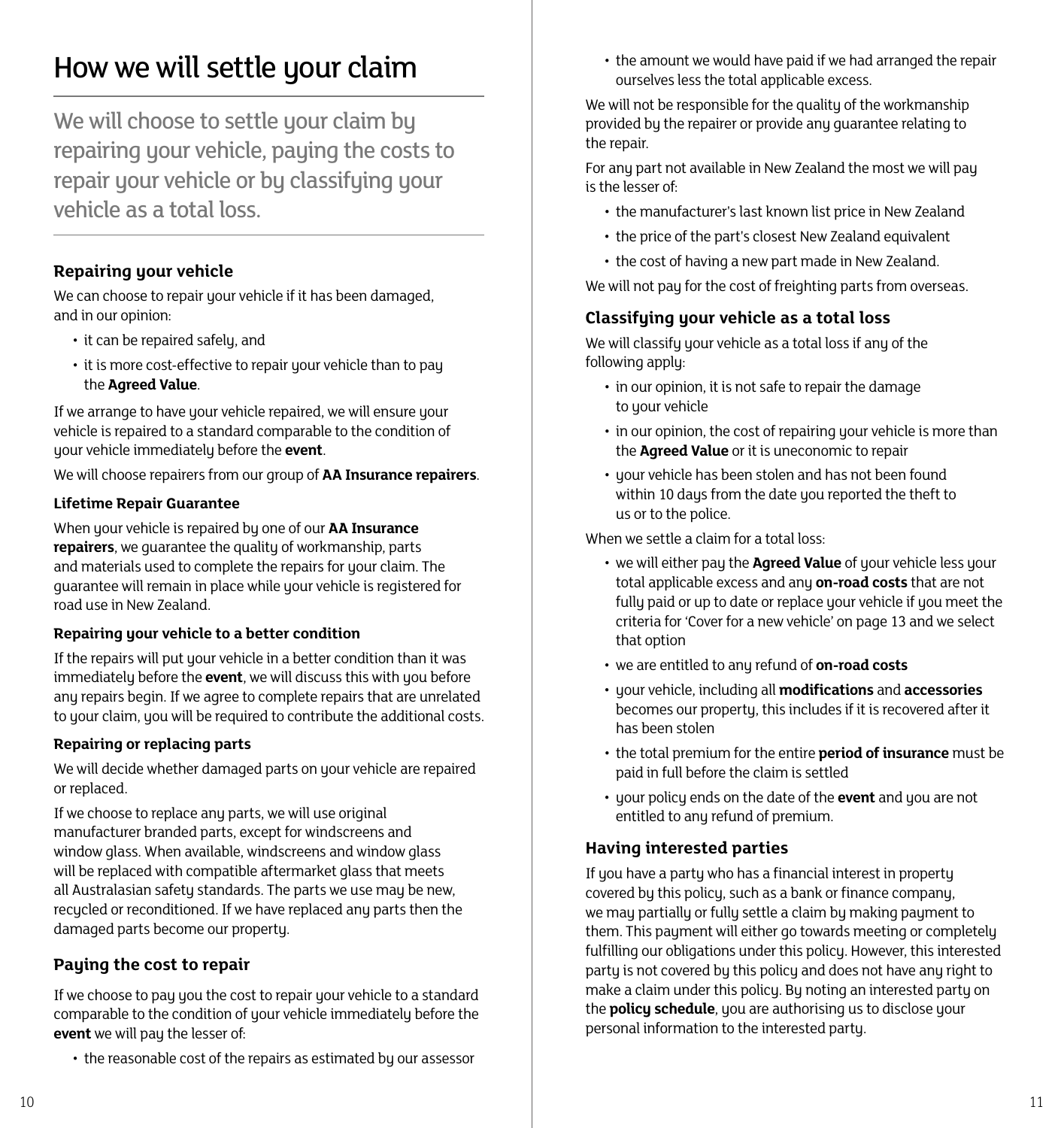## <span id="page-7-0"></span>Standard benefits

### The following benefits are automatically included in your cover.

#### **Cover for emergency costs**

If we have accepted your claim under this policy, we will pay the reasonable costs for any of the following:

- moving your vehicle to the nearest repairer or place of safety
- storage of your vehicle
- essential emergency repairs so you can get your vehicle to your destination or a repairer
- transporting you and your passengers to your home if the vehicle cannot be driven
- returning your vehicle to your home following its repair, or if it was stolen, following its recovery.

We will also pay up to \$500 for the reasonable costs of temporary accommodation for you and your passengers if your vehicle cannot be driven and you are unable to return to the place you are currently living or staying.

#### **Cover for keys and locks**

We will cover the replacement of the keys and locks for your vehicle if your keys are stolen and there are reasonable grounds to believe the thief knows the location of your vehicle.

If the total value of your claim is less than \$750 and there is no other damage to your vehicle you will not need to pay your excess.

If the total value of your claim is greater than \$750 you will need to contribute to the replacement cost, however, the most you will need pay is the 'comprehensive excess'.

#### **Cover for a replacement vehicle**

If you replace your vehicle, we will insure the replacement for its **Market Value** on the same terms that apply to your vehicle, provided:

- you tell us within 30 days of the purchase date of the replacement vehicle, and
- you pay any extra premium which we may require.

#### **Cover for a new vehicle**

If we classify your vehicle as a total loss and the vehicle is less than one year old, we may at our option decide to replace your vehicle with a new vehicle. If we do this, we will also pay any **on-road costs**. The replacement vehicle:

- will be the same make, model, and specification as your vehicle
- will be fitted with the same options, **modifications** and **accessories** as those fitted to your vehicle
- must be available in New Zealand.

You must first pay us your total applicable excess and any **on-road costs** that are not fully paid or up to date.

If we don't replace your vehicle, we will pay the **Agreed Value** less your total applicable excess and any **on-road costs** that are not fully paid or up to date.

#### **Cover if you purchase an additional vehicle**

 If you buy an additional vehicle we will cover it automatically on the same terms that apply to your vehicle. We will pay up to the additional vehicle's **Market Value** or \$100,000, whichever is the lesser, provided:

- you tell us within 30 days of the purchase date of the additional vehicle, and
- you pay any extra premium which we may require.

#### **Cover for your trailer**

We will cover a domestic trailer owned, hired or leased by you. We don't cover any of the following:

- caravans, boat, horse or camper trailers
- trailers which are insured by another policy
- trailers which can't be towed bu your vehicle
- the contents of any trailer.

We will pay the **Market Value** of the trailer up to \$1,000 for any one **event**. If you are only claiming under this standard benefit, a total excess of \$100 applies to each claim.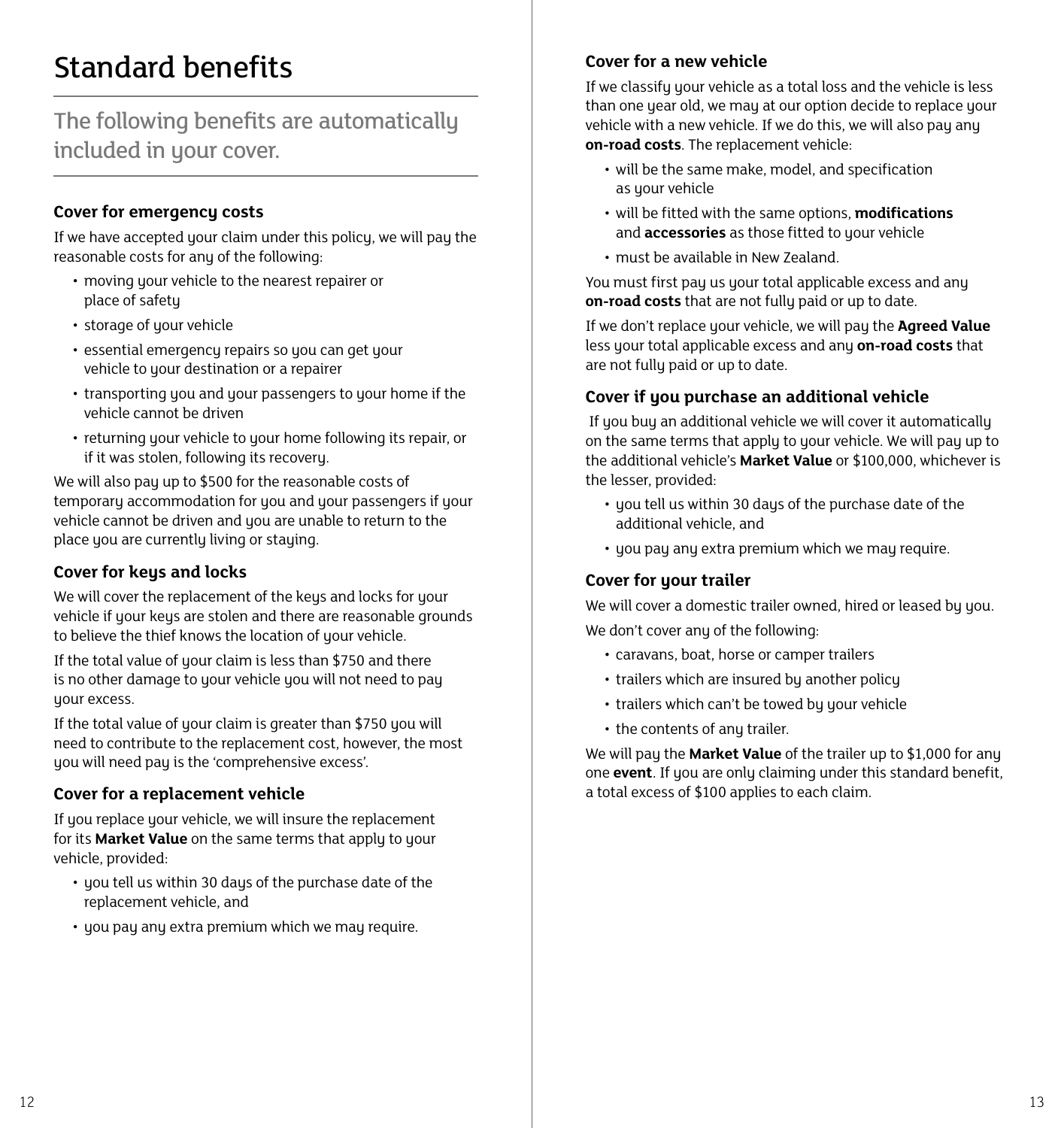# <span id="page-8-0"></span>Optional benefits

If you have chosen to include any of the following benefits, they will be shown on the **policy schedule**.

#### **Excess-Free Glass Cover**

No excess applies to claims for sudden and accidental physical damage to your windscreen or window glass provided there is no other damage to your vehicle.

We don't cover any of the following under this benefit:

- sunroofs, glass roofs, mirrors, headlights, tail lights, lamp covers or any other glass or transparent plastics or for the replacement of anything attached to the windscreen or window glass; you will need to pay your excess for claims involving these
- any damage, wear, tear or deterioration to your vehicle that must be repaired to enable glass to be fitted
- the replacement of any undamaged glass or parts of your vehicle in order to create a match.

#### **Rental Cover**

If we have accepted your claim and you are without a vehicle, we will provide you with a subcompact rental until your vehicle is repaired, or your claim is settled, as determined by us. You must pay any additional costs or expenses including any fuel used, any deposit or bond for the rental car, and any extras hired with the car. You can't claim for Rental Cover if you are claiming under 'Excess-Free Glass Cover'.

### What we don't cover

This section explains what your policy does not cover. These exclusions apply to all sections of this policy.

#### **If the driver is under the influence of alcohol, drugs or other intoxicating substances**

There is no cover if the person using the vehicle at the time of the **event**:

- was under the influence of alcohol, drugs or any other intoxicating substance
- had a blood or breath alcohol level in excess of the legal limit or if after the **event** failed or refused to take any test for alcohol or drug content in the body, breath or blood after being lawfully required to do so.

#### **If your vehicle is being used by certain drivers**

There is no cover when your vehicle is being used or driven by any person who at the time of the **event**:

- was not legally licensed to drive in New Zealand
- was not complying with the conditions of their driver's licence
- had been advised, directed or instructed not to drive by a medical or other professional person.

#### **If the driver leaves the scene of an accident**

There is no cover if the person using the vehicle at the time of the **event** failed to stop, or left the scene of an accident when it is an offence to do so.

#### **If mechanical or electrical damage or failure occurs**

There is no cover for damage to, or failure of, mechanical, electrical or electronic parts of the vehicle or any damage resulting directly or indirectly from a mechanical, electrical, electronic failure or breakdown. This doesn't apply where the damage results from a sudden, unforeseen and physical accidental external cause.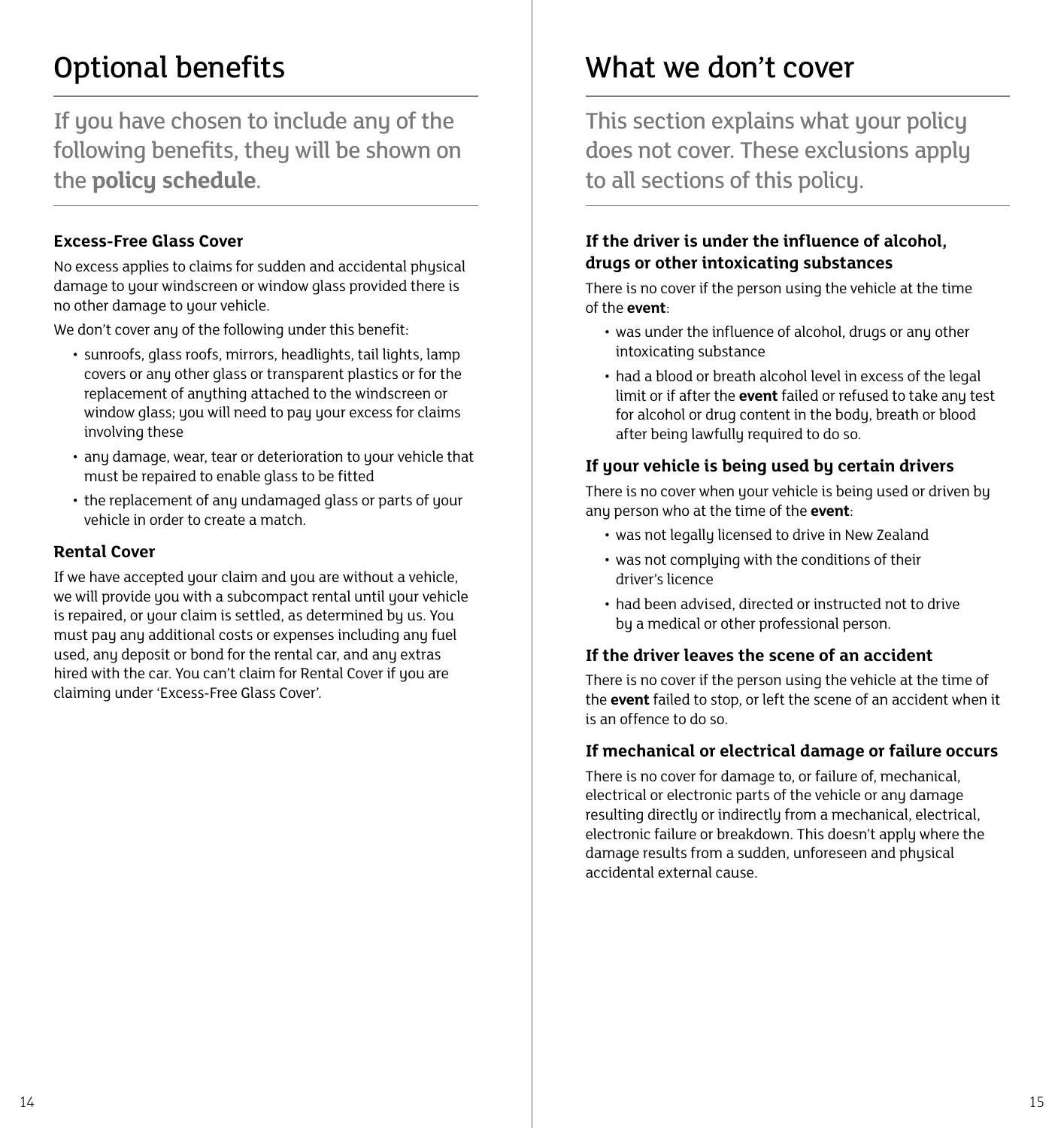#### **If your vehicle is confiscated**

There is no cover for any loss, damage, cost or liability connected in any way with your vehicle being confiscated or seized by anyone with a financial interest in your vehicle.

There is no cover for any loss, damage, cost or liability connected in any way with confiscation, destruction, acquisition, designation, or decision by government or local authorities.

#### **If there is a war or nuclear incident**

There is no cover for any loss, damage, cost or liability, directly or indirectly caused by, arising from, or involving:

- war, invasion, act of foreign enemy, hostilities or warlike operations (whether war be declared or not), civil war, mutiny, civil commotion assuming proportions of or amounting to a popular uprising, military uprising, rebellion, revolution, insurrection, military or usurped power
- nuclear weapons, ionising radiations, or contamination by radioactivity from nuclear fuel or the combustion of waste from nuclear fuel.

#### **If there is a terrorism incident**

There is no cover for loss, damage, cost or liability, directly or indirectly caused by, arising from, or involving an act of terrorism.

An act of terrorism means any act, including but not limited to the use of force or violence, or the threat thereof, which from its nature and context is done for, or in connection with, political, religious, ideological, ethnic, or similar purposes, including the intention to influence any government and/or to put the public or any member of the public in fear.

#### **If there is consequential loss**

There is no cover for loss of use of your vehicle or consequential losses of any kind. This includes any loss of income, loss of value, additional costs, expenses and liability incurred due to your vehicle not being able to be used.

#### **If there is reduction in value**

There is no cover for the reduction in value of your vehicle from anu cause.

#### **If there is wear, tear or depreciation**

There is no cover for any loss or damage caused by, arising from, or involving, gradual deterioration or depreciation of your vehicle including wear and tear, rust, corrosion or the action of light, atmospheric or climatic conditions.

#### **If there is faulty workmanship**

There is no cover for loss, damage or costs, directly or indirectly caused by, arising from or involving poor, defective or faulty workmanship, design or manufacture, structural or inherent defect.

#### **If there is pollution or contamination**

There is no cover for any damage, loss, cost or liability caused by, arising from, or involving, pollution or contamination.

#### **If there is other insurance**

There is no cover under this policu where cover is provided by other insurance or by a warranty or guarantee. We will not contribute towards any claim made under any other policy.

#### **If an excess applies**

There is no cover for your excess on this or any other policy.

#### **If there is tyre damage**

There is no cover for damage to tyres caused by application of brakes or by punctures, cuts or bursts, however we will pay for damage to tyres caused by malicious damage.

#### **If the Accident Compensation Act 2001 applies**

There is no cover for costs which are covered under the provisions of the Accident Compensation Act 2001 (or any replacement Act) and any subsequent amendments.

#### **If there are undamaged parts of the vehicle**

There is no cover for:

- the cost of painting, repairing or replacing an area, set or part of your vehicle that was not damaged in the **event**
- additional costs or loss due to paint, features, fabrics or other parts of your vehicle that are not able to be matched.

#### **If your vehicle is unsafe**

There is no cover if the vehicle, trailer or caravan is overloaded or being used in an unsafe or unroadworthy condition. Cover will still apply if you can prove that you and the driver were unaware of such condition and had taken all reasonable steps to maintain your vehicle.

#### **If you incur costs**

There is no cover for costs or expenses you incur in order for you to prove or assist us with your claim. This may include you or anyone else's time or materials used.

There is no cover for repairs that are not related to your claim.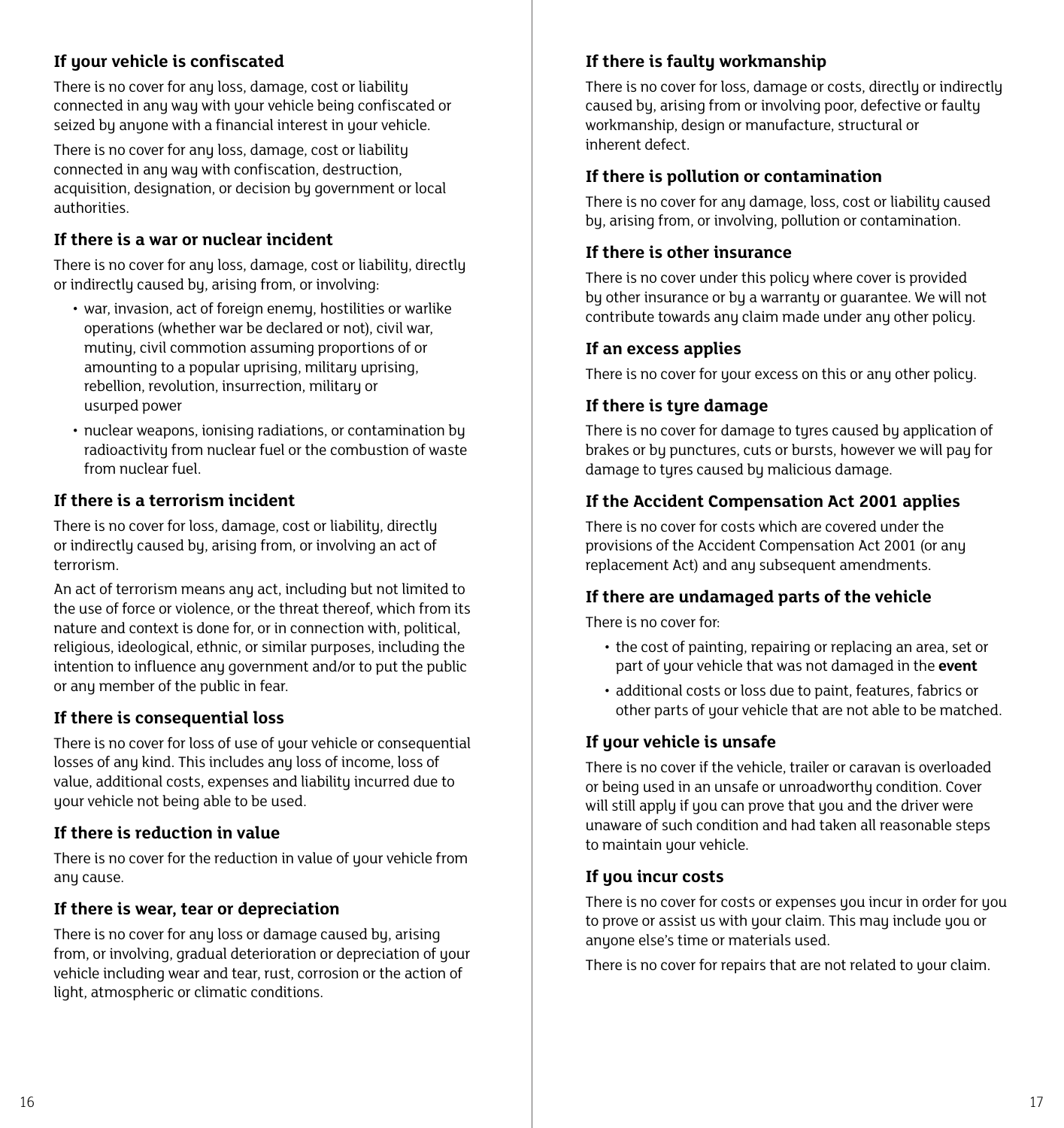#### <span id="page-10-0"></span>**If the vehicle is being used for certain activities**

There is no cover when the vehicle is being used for any of the following:

- for hire or to carry fare-paying passengers
- for the carrying, hauling or towing of goods or samples in connection with any trade or business
- for or in any protest, civil disruption, unlawful purpose or criminal activity
- for off-roading, for example using your vehicle on a beach, sand dunes, a river or river bed, or for hill climbing regardless of whether your vehicle is designed for off-road use. This applies unless your vehicle is being used:
	- − on a recognised boat ramp, or
	- − on an unsealed surface usually used as a car park, or
	- − on an unsealed surface to access a residential building
- racing of any kind, including pace-making, trials, tests, demonstrations, race track driver training, or race track vehicle handling lessons or similar events or being tested in preparation for any of the above
- on any track, circuit, speedway, racing arena or any other similar surface or location.

### Policy conditions

#### **You must not transfer your legal rights**

You must not assign or transfer or attempt to assign or transfer this policu or your interest in this policu to any other party.

#### **You must give full and accurate statements**

Your policy with us relies on the accuracy of the information you provide to us. You must provide full and accurate information and answer honestly, correctly and completely all questions we ask you.

If any claim under this or any other policy with us is supported by any incorrect or incomplete information or statement or is in any respect fraudulent, then your claim is not payable and this policy will be automatically terminated from the date that the incorrect information was supplied to us, or the statement or fraudulent claim was made to us. We mau also terminate anu other policy you have with us at the same time.

#### **You must tell us if there are any changes in circumstances**

You must tell us immediately if any of the following happen:

- you or any driver are convicted of any criminal or driving offence
- you or any driver have a licence suspended, endorsed or cancelled
- you or any driver have any insurance policy or claim avoided, declined, cancelled or not renewed
- you change your address
- you replace your vehicle
- your vehicle use changes from what is shown on the **policy schedule**
- there is a change to the drivers of your vehicle
- you add, change or remove any **modifications**.

As a result of these changes in circumstances, or if you fail to tell us of a change immediately and we become aware of this, we may:

- change your policy terms and make alterations to your premium
- reduce cover or change limits
- cancel your policy.

We will notifu you of this by sending you a **policy schedule** confirming the change and the date from which the change became effective.

If there is an alteration to your premium, which remains unpaid then we can reduce the **period of insurance** in line with the proportion of the unpaid premium.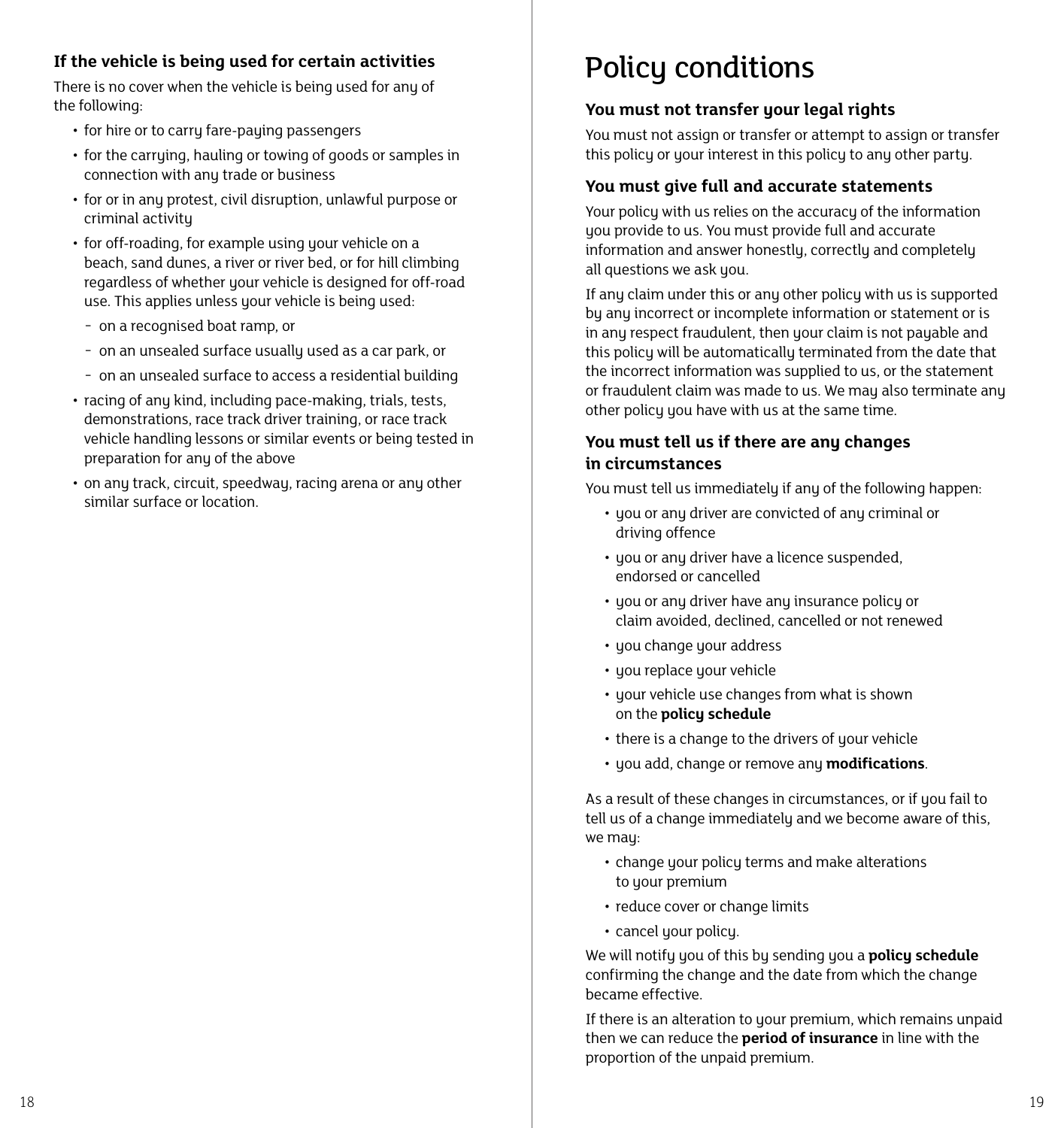#### <span id="page-11-0"></span>**You must maintain and secure your vehicle**

You must at your cost and expense maintain your vehicle in good repair, secure your vehicle and take all reasonable precautions to prevent loss or damage occurring.

#### **You must take reasonable care**

You and any driver of your vehicle must take reasonable care:

- while driving or using your vehicle or any vehicle where liability for damage to other property is covered by this policy
- to avoid circumstances that could result in loss or damage.

Your claim will not be covered if you or any driver are reckless, grossly irresponsible or grossly negligent.

#### **You are jointly insured**

All people listed as 'Who's insured' on the **policy schedule** are jointly insured and are considered to act with the expressed authority of each other. This means that if anyone does or fails to do anything so that there is no cover, there will be no cover for any of the people listed on the **policy schedule**. Each person listed under 'Who's insured' on the **policy schedule** has the right to make a change to the policy, make a claim under the policy, or cancel the policy.

### If you breach policy terms and conditions

Some parts of this policy can cover other parties as well as you. To gain benefit of any cover under this policy, they must meet all the same conditions and obligations that you are required to meet.

No claim will be payable where any person covered under this policy breaches any of the terms and conditions. Nothing in this policy affects the common law rights of either party, including our right to avoid your policy for non-disclosure. If we avoid your policy, any claim payments we have made to you or related costs we have paid must be refunded to us.

### How we administer your policy

#### **If we send notices**

We will send any notice, **policy schedule** or other written document to your last known physical, postal or email address.

#### **If you pay your premium by instalment**

If we have agreed to accept payment of your premium by instalment, where any instalment is overdue all benefits under this policy will be suspended from the date the first unpaid instalment was due. Your policy will be automatically cancelled if any premium instalments remain unpaid for 28 days. Because this cancellation is automatic you will not be sent a cancellation notice.

### Cancellation

#### **Cancellation by you**

You may cancel this policy at any time.

If you cancel this policy outside the cooling-off period and you have not made a claim, you will be refunded the unused portion of your paid premium, less the cancellation fee shown on the **policy schedule**.

#### **Cancellation by us**

We may cancel your policy at any time by sending you a notice to this effect. The cancellation will take effect on the 7th day after the notice has been sent. We will refund the unused portion of your paid premium.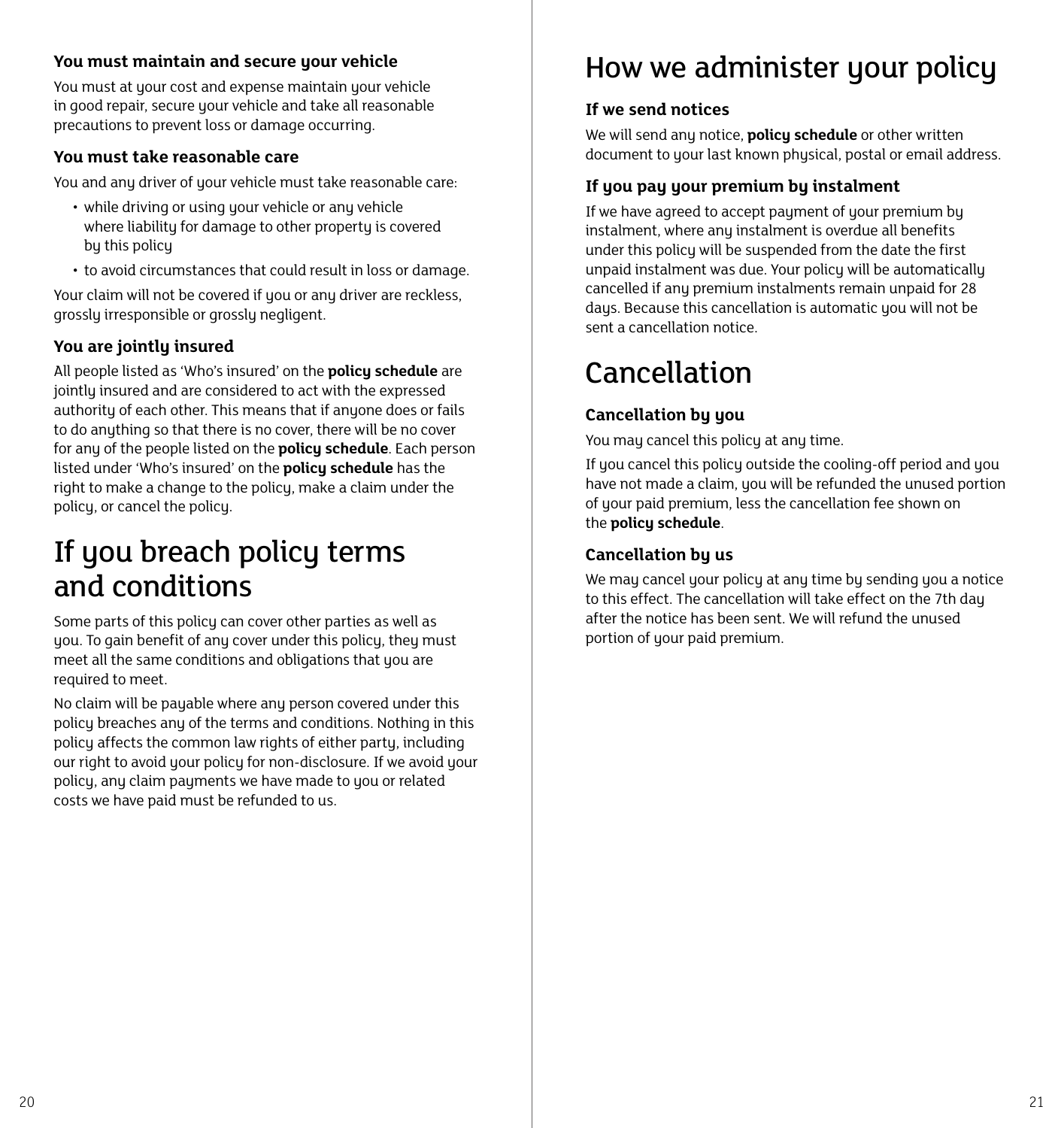## <span id="page-12-0"></span>**Definitions**

#### **AA Insurance repairer**

A repairer whom we have selected to repair vehicles on our behalf.

#### **Accessories**

An item kept in or on your vehicle that is not directly related to the function of the vehicle. This includes but is not limited to any of the following:

- fitted entertainment, communications and navigation systems
- child restraints or seats
- tools and breakdown equipment permanently kept in your vehicle, purchased by you to repair your vehicle
- vehicle seat covers
- roof racks
- first aid kit, torch, fire extinguisher, maps
- aftermarket wheels.

#### **Agreed Value**

The amount for which we have agreed to insure your vehicle. It is specified on the **policy schedule** and includes the value of any **modifications** and **accessories**.

When your policy is due for renewal we will consider depreciation and the reasonable retail value of the make, model, and series of your vehicle. We use this to automatically review and set your new Agreed Value. The Agreed Value will usually decrease at each renewal as your vehicle value depreciates with age and use. By accepting the renewal you have accepted the Agreed Value.

#### **Event**

A sudden, accidental and unforeseen occurrence that causes physical loss or damage that is not intended or expected by you.

#### **Market Value**

The reasonable value of the vehicle immediately before the loss or damage as determined by an independent registered motor vehicle valuer.

#### **Modification**

Any change or alteration made to your vehicle beyond the manufacturer's original specification. This includes but is not limited to any of the following:

- performance enhancements, structural changes, a non-standard exhaust
- changes to the engine, steering, suspension or chassis
- changes to the computer or fuel system
- custom paint work and cosmetic upgrades
- electrical equipment.

#### **On-road costs**

Vehicle registration fees or road user charges.

#### **Period of insurance**

The period of insurance shown on the **policy schedule**.

#### **Policy schedule**

The most recent policy schedule we have sent you.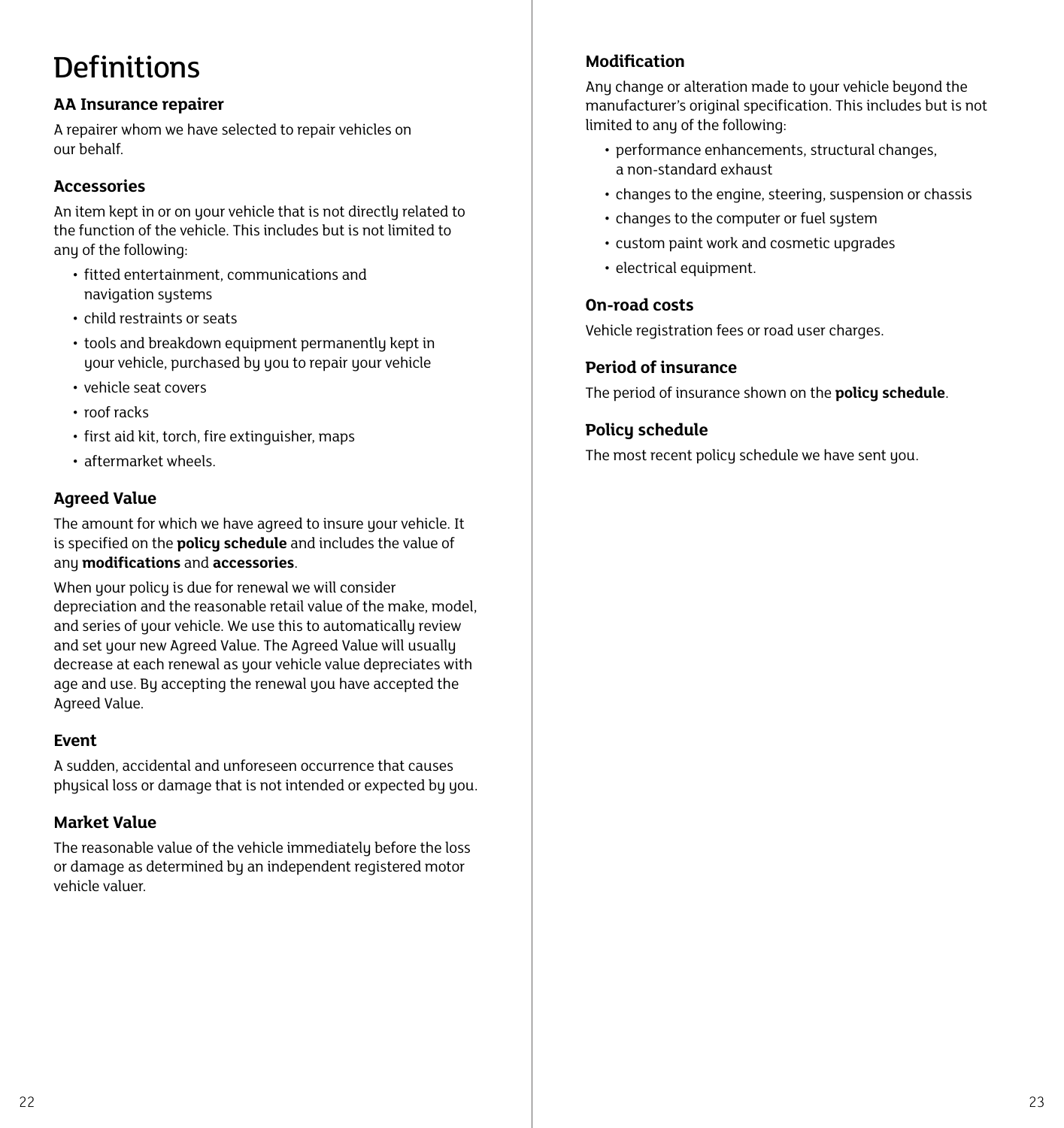# <span id="page-13-0"></span>Let's get it sorted

If you're not satisfied with one of our policies, our service or a decision we make, please tell us. Often a quick conversation with one of our representatives can help resolve things. If we can't agree, or if you are still unhappy, please let us know. We can explain our complaints procedure to you and we have a Customer Resolution Service in place to assist you if needed.

If there is anything you don't understand in this policy document, or if you have any queries, please contact us on **0800 500 213**.  $\frac{1}{200}$  500 213.